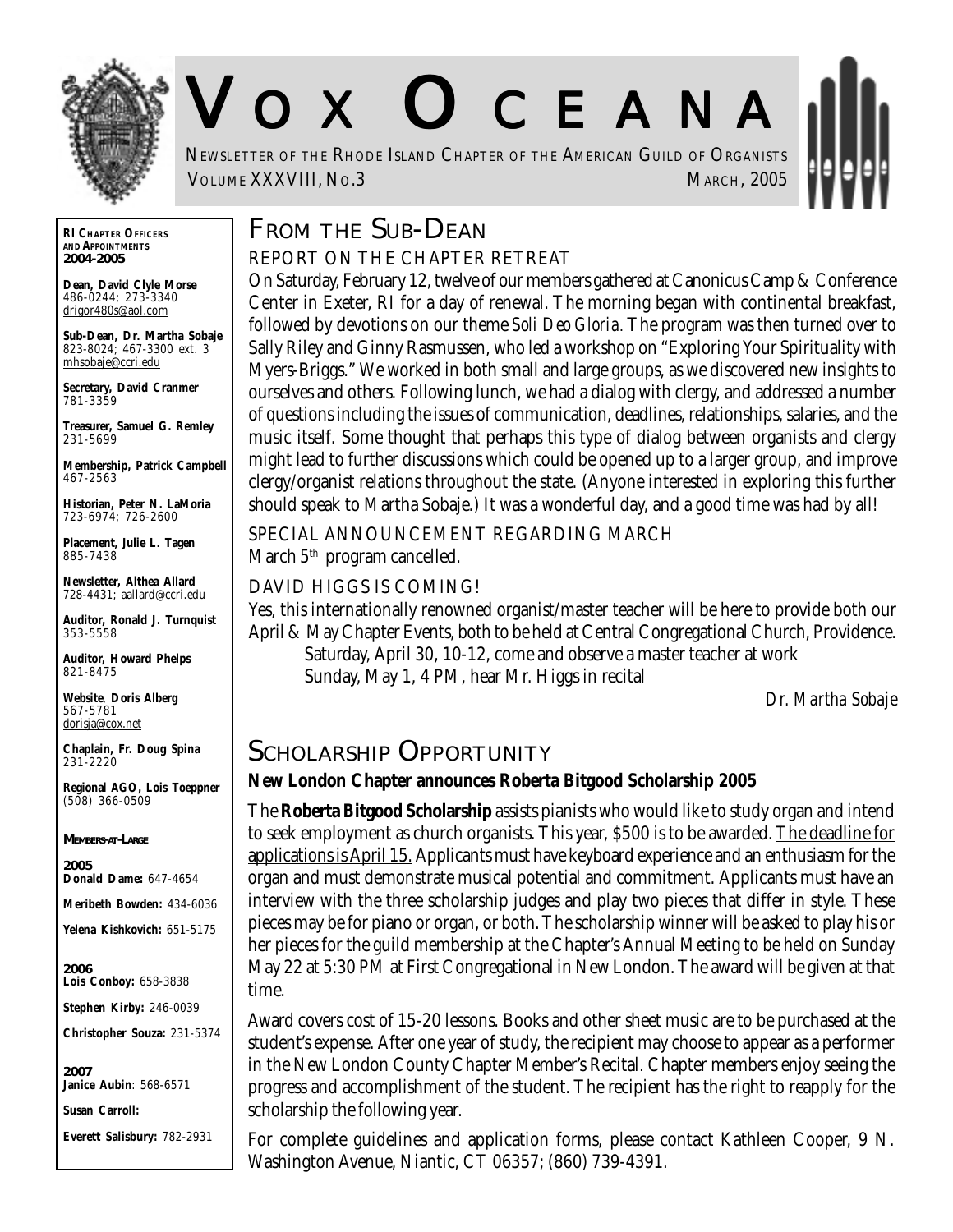# **EVENTS**

#### **Sunday, March 6, 3 PM:**

Twentieth Annual Frank Crandall Memorial Organ Recital. **Diana Norton-Jackson**, former Dean of the Rhode Island Chapter, AGO, will perform works by Bach, Benoit, Buxtehude, Dubois, Dupont, Gigout, and Guilmant. Peace Dale Congregational Church, 261 Columbia Street, Peace Dale, RI. Free admission; donations accepted. Reception follows. (401)789-7313.

### **Thursday, April 7, 7:30 PM:**

The **Salisbury Cathedral Choir of Men and Boys (**18 boy choristers and 9 men) in their only New England stop on their tour of the Northeast will perform music by Byrd, Palestrina, Parry, Stanford and Howells as well as contemporary US composers Paul Manz and Gerald Near. St. Paul's Church, Park Place, Pawtucket. Suggested donation \$20; \$12 students, seniors. Families pay no more than \$50. For tickets and information call 728-4300 or visit www.stpaulspawtucket.org.

### **Friday, April 8, 8 PM:**

In a program as part of the **centennial celebration of the Boston chapter AGO**, **Olivier Latry** plays works by Franck, Vierne, Gigout, Duruflé, Messiaen, Escaich, and offers an improvisation. Cathedral of the Holy Cross, 1400 Washington Street, Boston. Suggested donation \$20. www.bostonago.com

### **Friday, April 15, 8 PM:**

**Jubilate Chamber Music Ensemble** presents lively chamber music for woodwinds and piano, featuring compositions of Francaix, Alla Borzova, Wayne Barlow, Ibert, Schimmel, and Glinka. **Amy Mendillo**, oboe; **Meighan Stoops**, clarinet; **Jennifer Rhodes**, bassoon, and URI professor emeritus **Donald Rankin**, piano. All performers and noted composer Carl Schimmel have roots in Rhode Island. Kingston Congregational Church, Kingston, RI. (401)783-5330.

### **Sunday, April 17, 3PM:**

**Gomidas Organ Fund 35th Anniversary Concert** is a Berj Zamkochian Memorial Concert featuring **Hector Olivera** at Methuen Memorial Music Hall, 192 Broadway (Route 28) Methuen, MA. Tickets \$25. (508) 254-5925 or www.GomidasOrgan.org.

# **FEATURED ON WCRB 102.7FM**

Listeners to the Boston AGO chapter program each Sunday on WCRB heard Lois Toeppner play the *Trumpet Tune* by **Martha Sobaje** as the opening number on February 20. Congratulations, Martha!

# **2005 AGO REGION I CONVENTION**

HARTFORD, CONNECTICUT, JUNE 26-29

#### AWESOME VENUES, GRAND INSTRUMENTS, & MORE!

Complete that registration form and make your hotel reservations NOW for the 2005 AGO Region I Convention in Hartford, Connecticut, to experience some of the finest architecture and instruments in New England:

**Christ Church Cathedral (Episcopal/Anglican),** built in 1828, has an **Austin organ** restored with new antiphonal organ installed in 2001.

**Center Church,** "The First Church of Christ in Hartford," led by Thomas Hooker, founder of Hartford (1636), features five stained-glass windows by Tiffany. The **Austin organ** was cleaned and the console upgraded, the 1807 church building restored in 2000.

**Cathedral of Saint Joseph**, (1962) features a 110-foot ceiling and 70-foot windows and an **Austin organ,** the largest church organ in Connecticut, boasting 137 ranks playable via two consoles (gallery and side chapel).

**Congregation Beth Israel** (in West Hartford)*:* recentlyrestored **Austin organ** is an OHS-designated historic instrument.

**South Church,** (New Britain): **Gress-Miles organ**

**Chapel at Trinity College**: stunning rose window and **Austin organ.**

**Second Church of Christ, Scientist**: unaltered **E. M. Skinner organ**.

**Asylum Hill Congregational Church**: revoiced, rescaled **Aeolian-Skinner organ**

In addition to these venues (gothic, Georgian, neoclassical) and instruments, **exhibitors** located in the grand ballroom of the Hilton Hartford, the convention's headquarters, will have materials for sale. (Prospective exhibitors may contact exhibits coordinator, Phillip Truckenbrod, at ptruckenbrod@concertartists.com.) See www.HartfordAGO.org for details of venues and instruments.

# **COUNTDOWN TO CHICAGO!**

The magnificent 2006 Chicago National Convention is just over a year away! Join us in the "Windy City" for our second AGO National Convention. We are thrilled to welcome you, as most of you were not at the first one; it was in 1925! Watch this newsletter for interesting information about the 2006 ChicAGO convention.